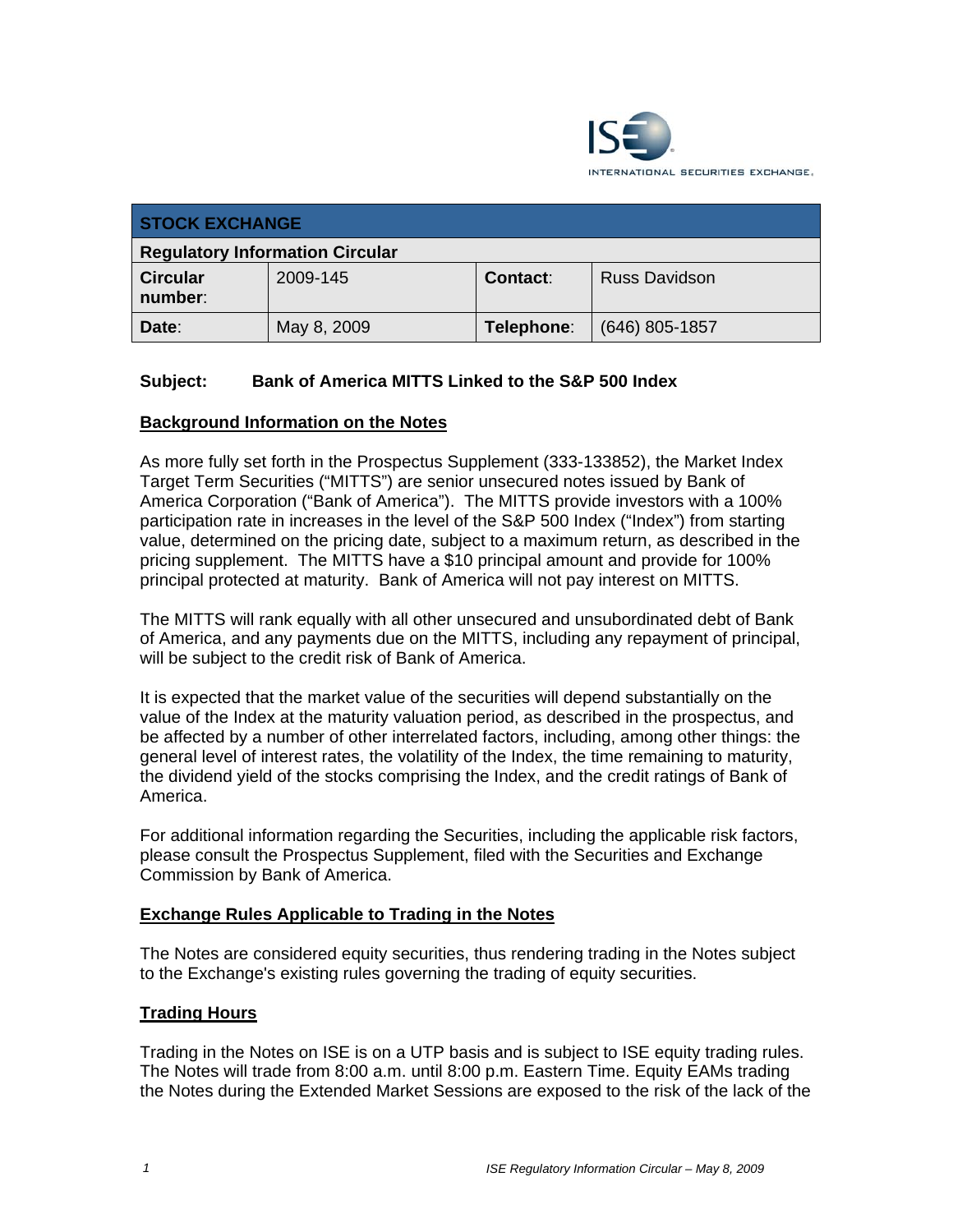calculation or dissemination of underlying index value or intraday indicative value ("IIV"). For certain derivative securities products, an updated underlying index value or IIV may not be calculated or publicly disseminated in the Extended Market hours. Since the underlying index value and IIV are not calculated or widely disseminated during Extended Market hours, an investor who is unable to calculate implied values for certain derivative securities products during Extended Market hours may be at a disadvantage to market professionals.

## **Trading Halts**

ISE will halt trading in the Notes in accordance with ISE Rule 2101(a)(2)(iii). The grounds for a halt under this Rule include a halt by the primary market because it stops trading the Notes and/or a halt because dissemination of the IIV or applicable currency spot price has ceased, or a halt for other regulatory reasons. In addition, ISE will stop trading the Notes if the primary market de-lists the Shares.

## **Delivery of a Prospectus**

Pursuant to federal securities laws, investors purchasing Shares must receive a prospectus prior to or concurrently with the confirmation of a transaction. Investors purchasing Shares directly from the Fund (by delivery of the Deposit Amount) must also receive a prospectus.

Prospectuses may be obtained through the Distributor or on the Fund's website. The Prospectus does not contain all of the information set forth in the registration statement (including the exhibits to the registration statement), parts of which have been omitted in accordance with the rules and regulations of the SEC. For further information about the Fund, please refer to the Trust's registration statement.

**This Regulatory Information Circular is not a statutory Prospectus. Equity EAMs should consult the Trust's Registration Statement, SAI, Prospectus and the Fund's website for relevant information.**